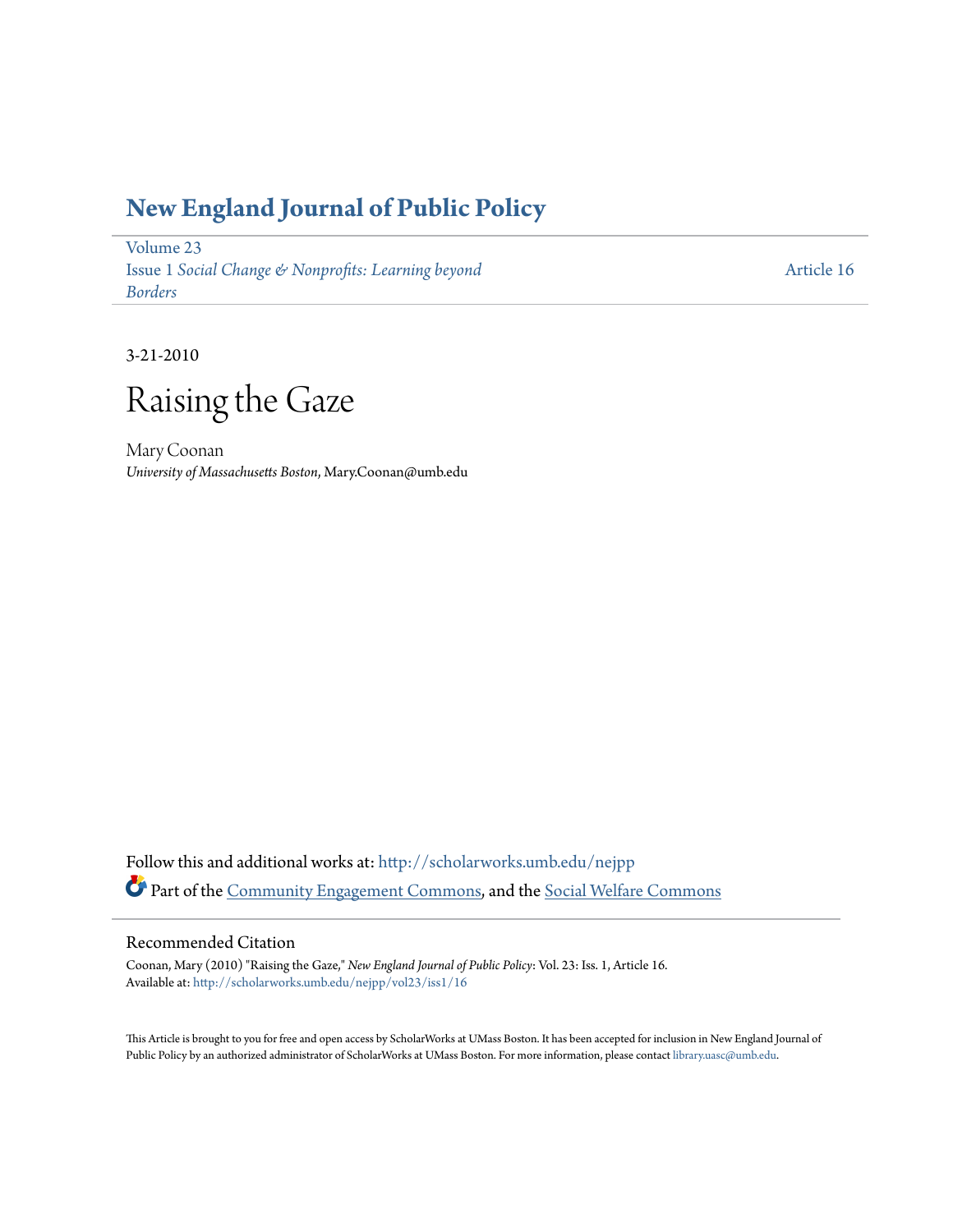## Raising the Gaze

#### *Mary Coonan*

here is an old, very familiar Sufi story about six blind men who encounter an elephant for the first time while walking down a road in India. Overcome with curiosity, they begin to describe their understanding of the eleph here is an old, very familiar Sufi story about six blind men who encounter an elephant for the first time while walking down a road in India. Overcome with curiosity, they begin to describe their understanding of the elephant. Bumping into touches the tusks and likens the elephant to a spear. The third feels the trunk and says the elephant is a snake. The ears become a fan, the legs a tree, and the tail a rope. The point of the story, of course, is that we each bring a different perspective to how we perceive reality; none of us grasps the full truth of our surroundings and community.

At a recent conference of the American Evaluation Association, I heard a new spin on this very old tale. Michael Quinn Patton suggested that sharing our perceptions about the elephant is only a first step. We can't really know the elephant without understanding where it lives, what is happening to the surrounding environment, the effect of the drought, the impact of the poachers who seek its tusks, the expansion and encroachment of human communities on the elephant's territory, changing vegetation, and much more. To understand the elephant, we have to raise our gaze beyond a single point of engagement and even beyond the elephant itself.

When I first set out to write this article, I knew I wanted to reflect on our joint efforts to address the challenges of our complicated world. I thought about sharing some insights on the process of working in coalitions in a "how to" or "here are some tools" approach. But as I thought more deeply, I realized that what is most needed at this particular moment is reflection about how we come together to support one another with wisdom and the courage to act.

We live in complex worlds with intertwining issues that often cannot be separated from one another. A homeless mother in Boston not only faces the lack of a home; she may also need employment, additional education, healthcare, childcare,

*Mary Coonan has over twenty-five years of experience in program development and leadership with an emphasis on outcomes development/tracking both in Latin America and on the U.S. east coast. Her experiences include the design and implementation of revolving loan funds, workforce development initiatives, microfinance programs, and business development services. Mary is currently an independent consultant with the Center for Social Policy at the University of Massachusetts Boston.*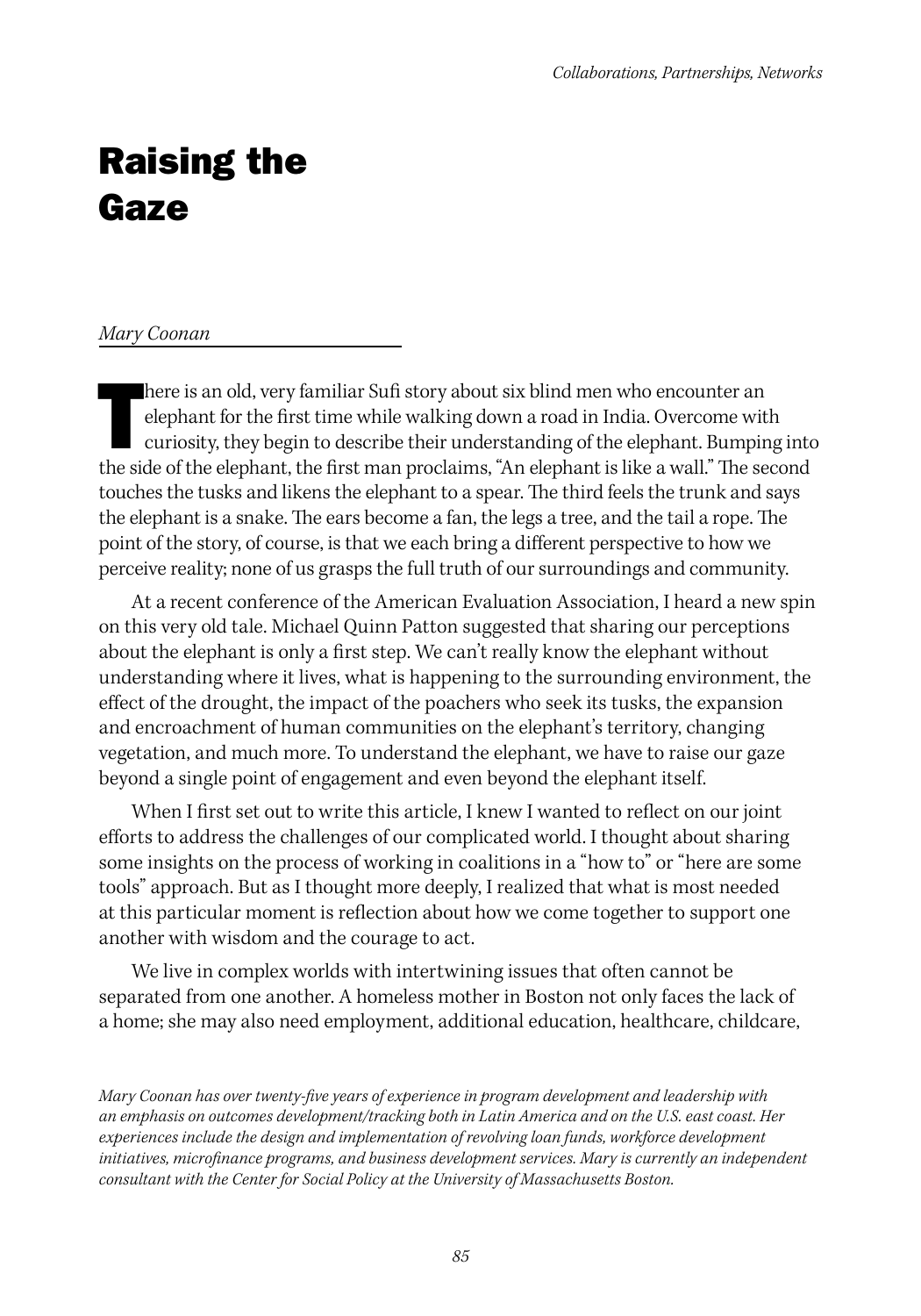transportation, academic support for her children, or a caring social network. Yet, the resolutions to these problems often reside in separate systems with distinct processes, rules, and regulations. Her life becomes even more splintered and fractured as she attempts to journey toward stability for her family.

As social-service and social-change agents, we know such a broken system does not meet the needs of this homeless mother, yet we are stymied by the complexity of the situation. We scramble to respond and do the best we can to make the system work for her, often in very creative and innovative ways. We attempt to buffer the family from the unsettling and jumbled process. We develop strong relationships and a network of interconnections with other agencies that support us in the endeavor. We create a caring, agile organization that works efficiently within the system, recruiting allies and providing incredible service, spirit, and support. Yet, unintentionally we often contribute to sustaining a fragmented system.

The way our society is organized seems to be at the core of our joint dilemma. Peter Senge and Fred Kofman suggest that our success in building an efficient scientific culture has created some debilitating blind spots.<sup>1</sup> According to the authors, the scientific milieu is predisposed to fragmentation, competition, and being reactive.

In short, we try to solve and understand problems by taking them apart and analyzing their smallest component. We specialize and become experts, moving us further from an understanding that the parts intertwine to comprise a whole. We desperately want to find and possess answers that may not be found in single institutions or even combinations of institutions. We separate the world into those who know and those who do not, those who help and those who receive.

If we dig deeper into this scenario, we find an underlying belief that knowledge can be acquired in bits and pieces, and problems can be addressed by treating symptoms and creating specialized departments and organizations. If we are efficient enough, we can resolve any issue. Further, answers are available for each part, but they are the domain of specialists.

An environment of competition and reactiveness undergird and reinforce the fragmentation. Laboring under a "scarcity mentality," we encounter an underlying belief in a finite number of resources that are to be acquired through healthy competition and hard work. Our society rewards individuals and organizations that project an image of "success," give the appearance of "knowing" the answer and "producing" results. This leaves little room for uncovering complexity and admitting that we don't know what to do about the fragmented systems we encounter. In order to maintain the image of "knower" we attempt to solve the problem immediately, without fully understanding the underlying causes.

These beliefs are deeply seated in our culture, affecting the way we think and operate — even of our nonprofit organizations dedicated to building a better and more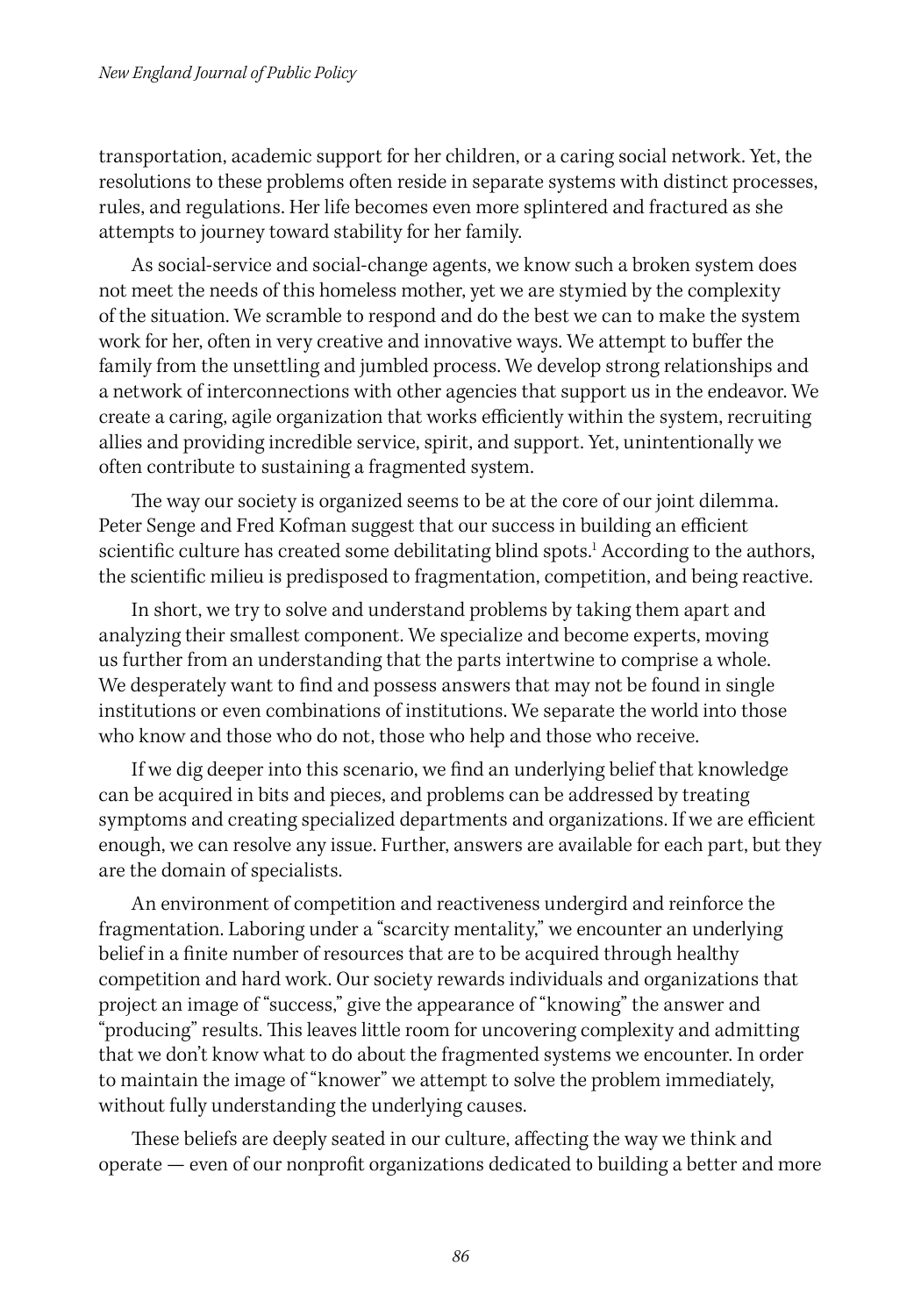just society. I have come to believe that the only way to counter these strong forces and to raise our gaze is to do so collectively. Peter Senge refers to this as building "communities of commitment." The notion of commitment connotes action, and community reminds us that we cannot do it alone.

Communities of commitment support us to hold uncertainty and not knowing and set the stage for wisdom to emerge. Realizing that we do not have the answers is a first step. Having the courage to admit it publicly is quite another endeavor. It takes tremendous openness and personal courage because such an admission is so different from the way cultural forces have marked our understanding and way of operating.

The collective environment begins to provide space for exploration and understanding. Fully understanding and believing that answers and solutions are a collective effort is perhaps the hardest challenge. It requires us to listen closely to one another and to understand that wisdom and knowledge come from many sources. It requires letting go of our concepts or at least allowing them to mix with the ideas of others. Listening to our "competition," "opposition," or the "nonexpert" does not come naturally. It takes practice to recognize that all of us are a part of the whole, not just some of us.

We spend much of our time sorting through information, judging it as worthy or unworthy of consideration. We have preconceived notions of what is good and what is bad. Unfortunately, this process leaves little room for creativity and the emergence of new understanding. While each of us must work to remain open on a personal level, we need each other to really see beyond the circumstances of our particular organization or community.

 We need each other to understand how deeply interconnected we are. Some have referred to this as moving from an "I" consciousness to a "we" consciousness.<sup>2</sup> When we understand ourselves in this context, we can better see what is needed and who or what organizations might possess this quality. This is indeed a difficult personal and organizational challenge that many of us may have experienced in the form of ideological or turf warfare. On the other hand, many of us have begun to see the power of collaborating from a more open perspective.

Ironically, science, one of the strongest forces promoting fragmentation, is now teaching us to think about interconnection. Growing awareness of global warming, how the flap of a butterfly's wings can have an effect thousands of miles away, complexity theory, neuroscience, the new cosmology, and quantum physics are all revealing that the universe is much more connected than we had ever thought. In high school, we learned about the atomic subparticles of photons and neutrons and their orderly and predictable patterns only to learn recently that their behavior is actually random and interconnected: both a wave and particle at the same time.

I believe that cultural forces of fragmentation are so prevalent in society that until